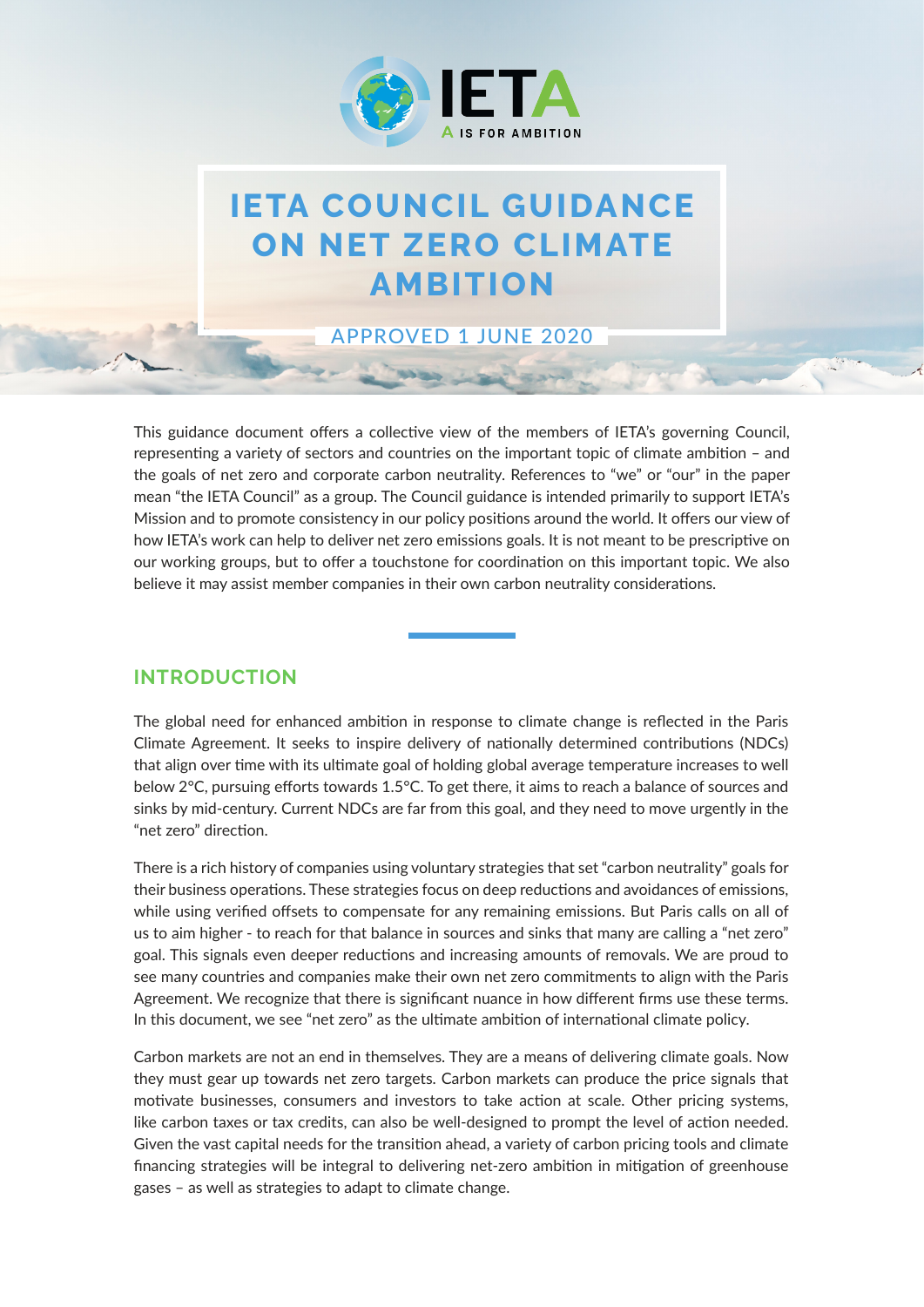In this document, we hope to provide guidance on how we see the "net" in "net zero" evolving in IETA's future work. Given where we begin, it is a visionary and inspiring endeavor. We encourage our Working Groups to rise to the challenge of engaging fully in this topic in the many jurisdictions we serve around the world.

## **IETA COUNCIL GUIDANCE**

1. We support the use of the scientific findings of the Intergovernmental Panel on Climate Change (IPCC) for developing climate policy.

All IPCC scenarios for holding the global temperature rise to 1.5°C are based on deep decarbonization that achieves a global balance of emissions from carbon sources and removals by sinks in the future. The concept of net zero is grounded in sound science.

#### 2. We support the Paris Climate Agreement (Paris Agreement) and the United Nations Framework Convention on Climate Change (the Convention).

Our support for the Paris Agreement includes its goal of holding "temperature increases to well below 2°C above preindustrial levels and pursuing efforts to hold temperatures to 1.5°C in order to significantly reduce the risks and impacts of climate change" (See Paris Agreement, Article 2). To deliver this goal, we agree on the need to "achieve a balance between anthropogenic emissions by carbon sources and removals by sinks of greenhouse gases in the second half of the century"

- These provisions build towards the ultimate objective of the Convention of "stabilization of greenhouse gas concentrations in the atmosphere at a level that would prevent dangerous anthropogenic interference with the climate system" (see Article 2 of the Convention).
- The Paris Agreement and the Convention recognize that different countries have different opportunities and challenges, so some countries will move faster than others. We believe the same is true for many companies.
- Carbon pricing, technology and finance will be critical to delivering this level of climate ambition. Well-designed carbon markets can deliver the price signal, prompt the investments and accelerate use of advanced technologies. This can enable higher climate ambition – and ultimately, achievement of net zero goals.

#### 3. Mandatory caps for greenhouse gas emissions must decline ultimately to net zero to align with the Paris Agreement's goals.

We support "cap and trade" and other market-based policies that create a strong price incentive to deliver deep decarbonization for covered sectors. For sectors that are not covered by carbon pricing, we support voluntary commitments by companies that seek to make their own contribution to the global effort.

- Effective market-based policies require reliable and transparent monitoring, reporting and verification requirements, flexible compliance pathways to achieve the same net results a lower costs and enforced penalties for non-compliance. Effective voluntary markets should reflect these same attributes, although penalties are not expected when a company aspires to go "beyond compliance."
- For some sectors, countries will find that even fully implemented policies cannot achieve zero emissions. They will need to net-out "hard to abate" emissions with verified carbon emission reductions and removals from other sectors that meet high quality standards. These may not be available domestically, so "net zero" may only be accomplished with international market cooperation, as elaborated below.